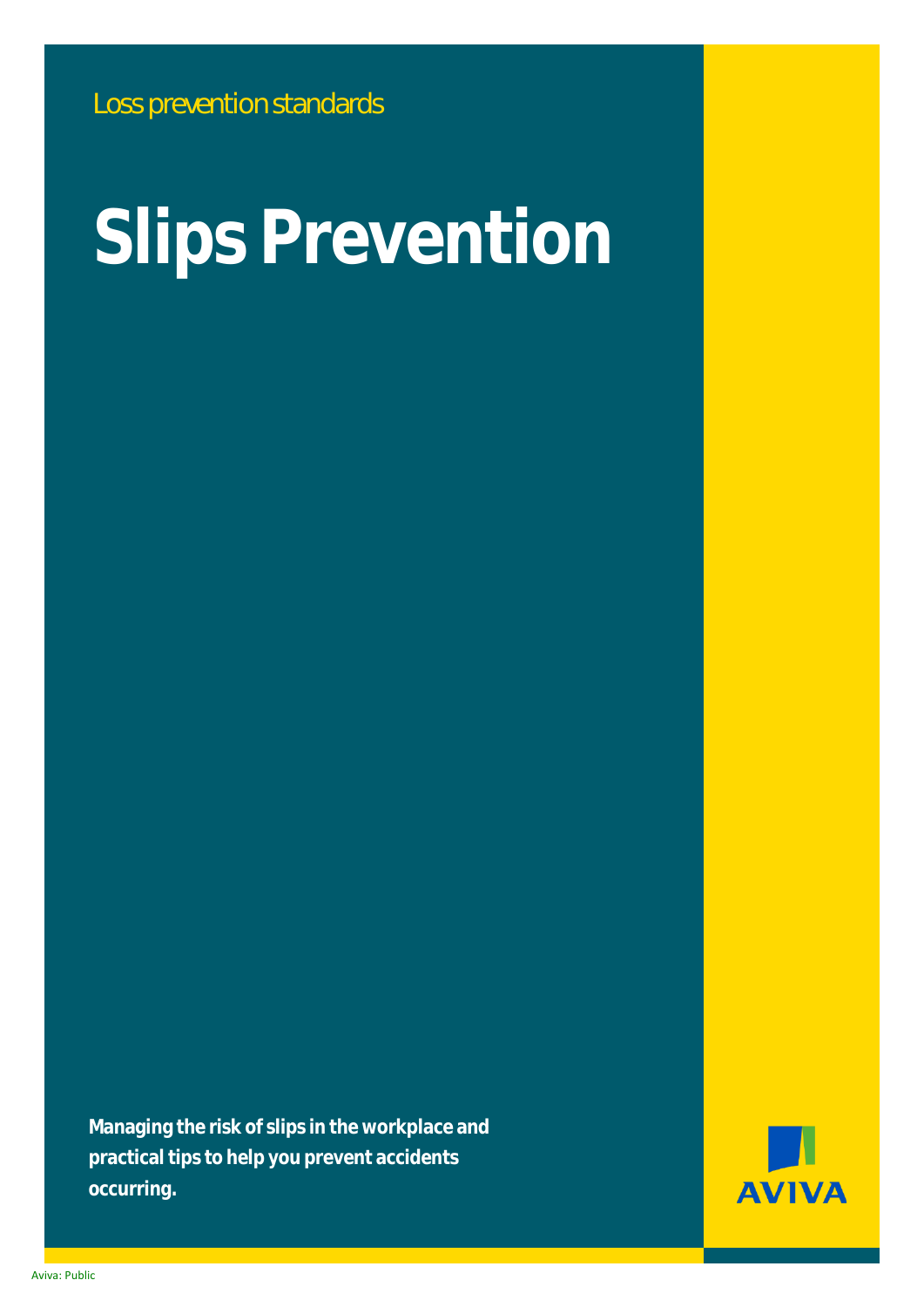# **Slips Prevention**



# **Introduction**

Slips and trips are the single-largest cause of accidents in both public areas and workplaces. They consistently account for around 30% of non-fatal major injuries. Health and Safety Executive (HSE) statistics suggest that a significant number of slip accidents occur when floor surfaces are contaminated (e.g. with water, grease, talc, etc.).

Slips tend to cause a person to fall backwards rather than forwards (which are more common of trip accidents). The point of greatest risk of a slip is when there is minimal friction between the shoe/bare foot and the floor surface.

All employers should assess the risk of slips in the workplace, to ensure the safety of employees, visitors,



contractors, etc. Similarly, anyone who is in control of premises needs to manage the risks of slipping.

# **Assessing the Risks of Slips**

A risk assessment helps you understand what sensible precautions are required to control the hazards in your workplace, for example:

- Specifying an appropriate type of flooring for the environment, usage and footfall
- Implementing an effective cleaning regime and inspection system
- Having procedures for attending to spillages and contamination
- Implementing procedures for inclement weather
- Using doormats/entrance mats to stop rainwater being tracked-in and making the floor slippery

You are probably already doing some of these things to protect your employees and visitors, but a risk assessment focused on slip potential will highlight areas where further action is necessary.

The risk assessment process might include a 'heat map'; plotting all slip, trip and fall incidents by location to identify areas of highest footfall and high-risk areas such as wet leisure areas, changing rooms, poolside, station platforms and outside spaces. Some of the key slip hazards you might consider are:

- High potential for spillages or floor contamination e.g. salad bars, entrances, production areas
- Use of the area high footfall, tasks being undertaken
- Poor lighting shadows, glare, natural vs artificial light
- Barefoot areas swimming pools, spas, changing rooms, showers, bathrooms
- Slopes
- Unsuitable or damaged flooring
- Inappropriate footwear
- Damaged floor surfaces, both internal and external
- Poor housekeeping
- Vulnerable users elderly or disabled
- Weather conditions snow, ice, wet weather

As few workplaces stay the same, it is essential to review what you are doing on an on-going basis.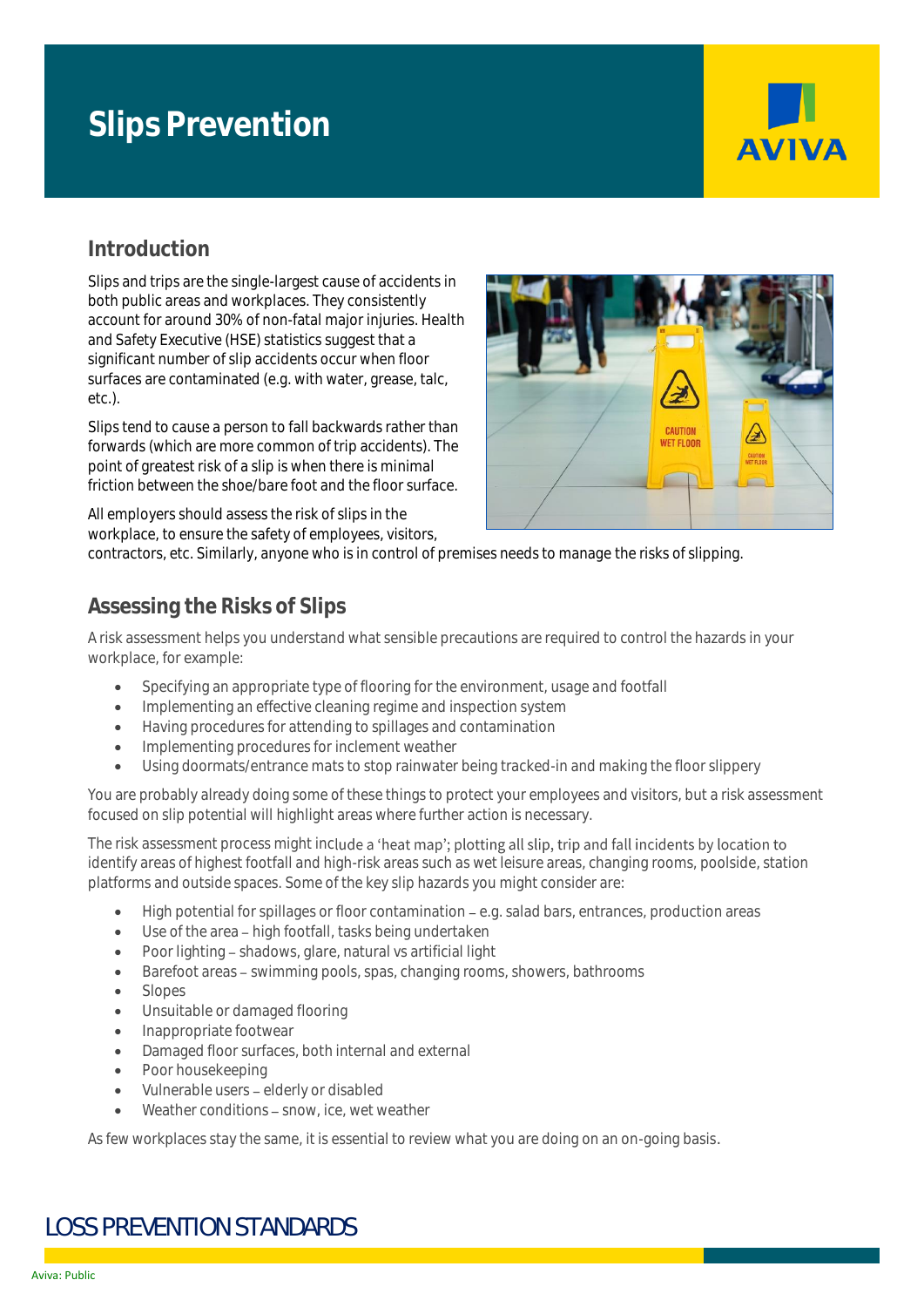

# **Practical Steps to Prevent Slip Accidents**

There are many simple ways to control slip and trip risks and prevent accidents in your workplace. Here are a few examples:

#### **Stop Floors Becoming Contaminated**

- $\triangleright$  Use entrance matting be mindful of purpose water or scraping off dirt for example
- ➢ Report and repair leaks from machinery or buildings as soon as is practicable
- ➢ Make sure plant and equipment are maintained
- ➢ Design tasks to minimise spillages
- ➢ Plan pedestrian and vehicle routes to avoid contaminated areas
- ➢ Implement spillage reporting and cleaning procedures
- ➢ Provide suitable footwear where contamination cannot be prevented

#### **Use the Correct Cleaning Methods**

- $\triangleright$  Avoid wet cleaning methods where possible use a vacuum cleaner for dry contaminants such as dust
- $\triangleright$  Make sure that your cleaning method is effective for the type of floor you have
- $\triangleright$  Allow enough contact time to allow the cleaning solution to remove grease
- $\triangleright$  Leave floors dry after cleaning or exclude pedestrians until the floor is dry remember even a well rung mop leaves enough water on the floor to cause a slip
- ➢ Remove spillages promptly
- ➢ Have effective arrangements for both routine cleaning and dealing with spills
- $\triangleright$  Use the appropriate detergent mixed at the correct concentration consult manufacturers' guidance
- $\triangleright$  Be careful polishing and buffing can increase the slippiness of floors

#### **Consider the Flooring and Work Environment**

- ➢ Check for loose, damaged and worn flooring and replace as needed
- $\triangleright$  Regularly check the slip resistance of flooring throughout its lifespan and record the results Slip Alert or Pendulum testing would be suitable for this purpose
- $\triangleright$  Make sure lighting is sufficient and that slopes or steps are clearly visible
- ➢ Ensure that a snow and ice clearance risk assessment and procedure has been implemented for areas such as car parks, entrances, etc. See Aviva Loss Prevention Standard *Snow and Ice* for further information

#### **Use the Correct Footwear**

- ➢ Where floors cannot be kept clean and dry, slip-resistant footwear can help prevent slip accidents. See [Health and Safety Laboratory Grip Scheme Taking Steps Against Workplace Slips](https://www.hsl.gov.uk/publications-and-products/grip/grip-ratings)
- $\triangleright$  Consider the work environment when selecting suitable footwear
- $\triangleright$  Think about tread pattern close, tightly knitted tread patterns can become easily clogged with contaminants and difficult to clean. Choose a more open tread pattern where this may occur
- ➢ Trial footwear first to make sure it is suitable for the environment and for those who will be wearing it, i.e. comfort and fit
- ➢ If footwear is supplied as personal protective equipment (PPE), it must be supplied free of charge to employees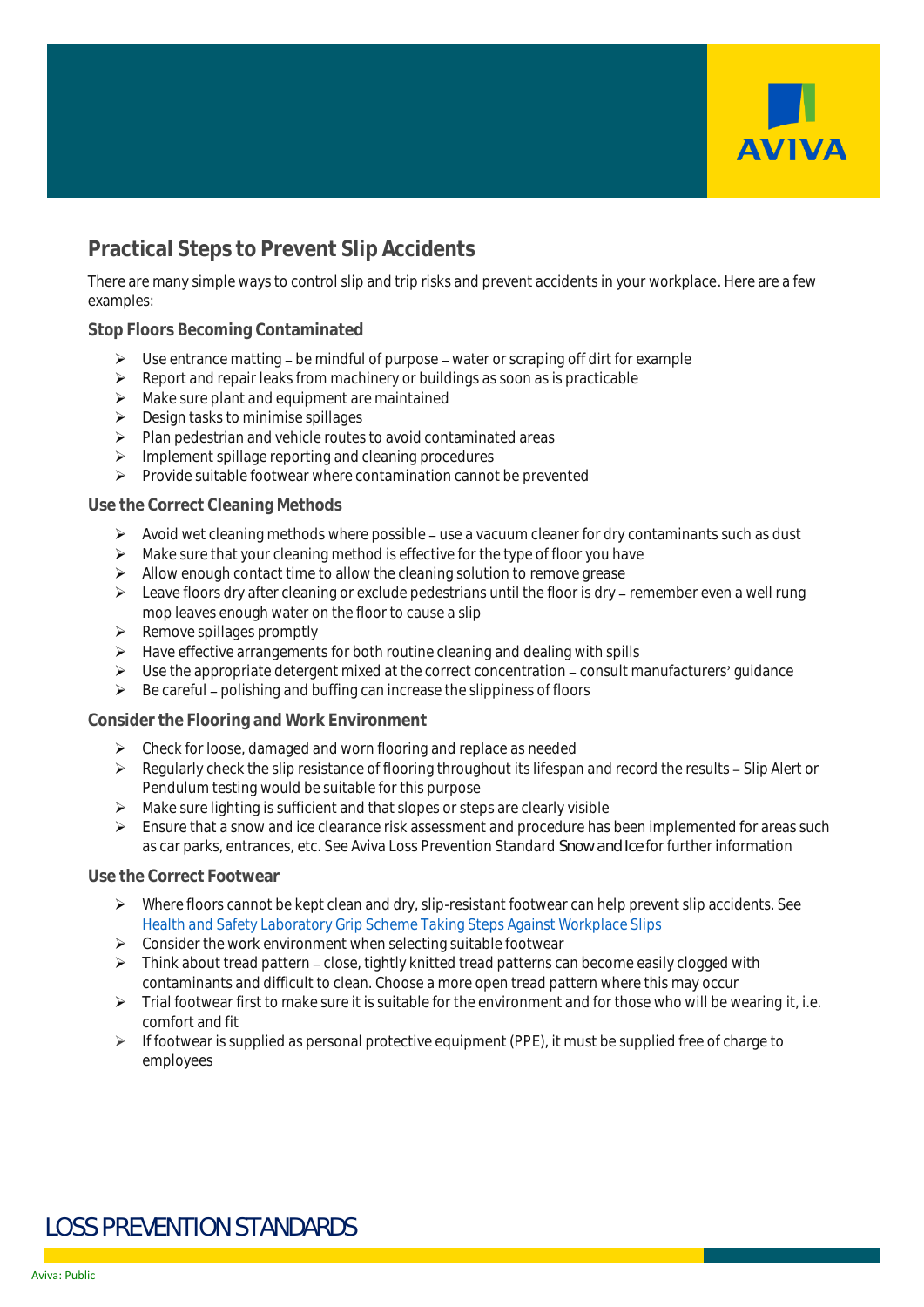

# **Think About People and Organisational Factors**

Consider how work is organised and managed, e.g. to avoid rushing, overcrowding and trailing cables. Make sure employees are involved in the decisions that affect them, e.g. choice of PPE footwear or a change in cleaning methods.

# **Flooring and Surfaces Appropriateness to the Environment and Expected Use**

When selecting a flooring surface or producing a company floor specification consideration should be given to:

- Potential floor contaminants water, oil, grease, food, body fats, dry contaminants
- Floor testing requirements some tests can be confusing. The pendulum test is still considered the HSE's test of choice
- Lifespan of the floor dependent on usage, potential contaminants (e.g. chemical damage), wear and tear. What criteria will be used to determine when the floor requires replacement
- Sloping surfaces they will need more grip to prevent slips
- Drainage considerations to take away excess water on the floor make sure they do not increase slip risk

Flooring is given R ratings (R9-R13, where R9 is slippery when wet, and R13 the least slippery) for shod feet and A-C ratings for barefoot. This can be very confusing. The best information is still considered to be the Pendulum Test Values (PTV), and in particular, the PTV in relation to wet and/or contaminated floors. This test is designed to replicate a pedestrian heel strike, the point at which most slips occur. If these are not supplied, then you should ask for them:

- Non-slip flat surfaces should have a minimum of 36 PTV when wet or contaminated to reduce the risk of slip to less than 1 in 1 million footfalls defined by the HSE as a 'Low Probability of Slip'
- For slopes for every 1 degree of slope, the PTV value must increase by 1.75 PTV (use approximately 2 PTV per degree to allow for tolerancing and floor wear)

For further information:

- ➢ [UK Slip Resistance Group](https://www.ukslipresistance.org.uk/)
- ▶ HSE Watch Your Steps E Learning Package

Be wary of tests that can only be carried out in a laboratory such as the ramp test. Whilst useful, it does have its limitations as the test conditions are not representative of real-life scenarios and results can be presented in ways that are misleading, e.g. R9-R13 for the shod test, A-C for the barefoot test.

Some existing floors may be unsuitable and not reach the 36 PTV. There are treatments and work that can be carried out to improve the slip resistance. PTV can be carried out on flooring and action plans put together. Other key points include:

- Ensuring that surfaces are kept in good order
- Promptly repairing damage
- Securing coverings such as mats, rugs and carpets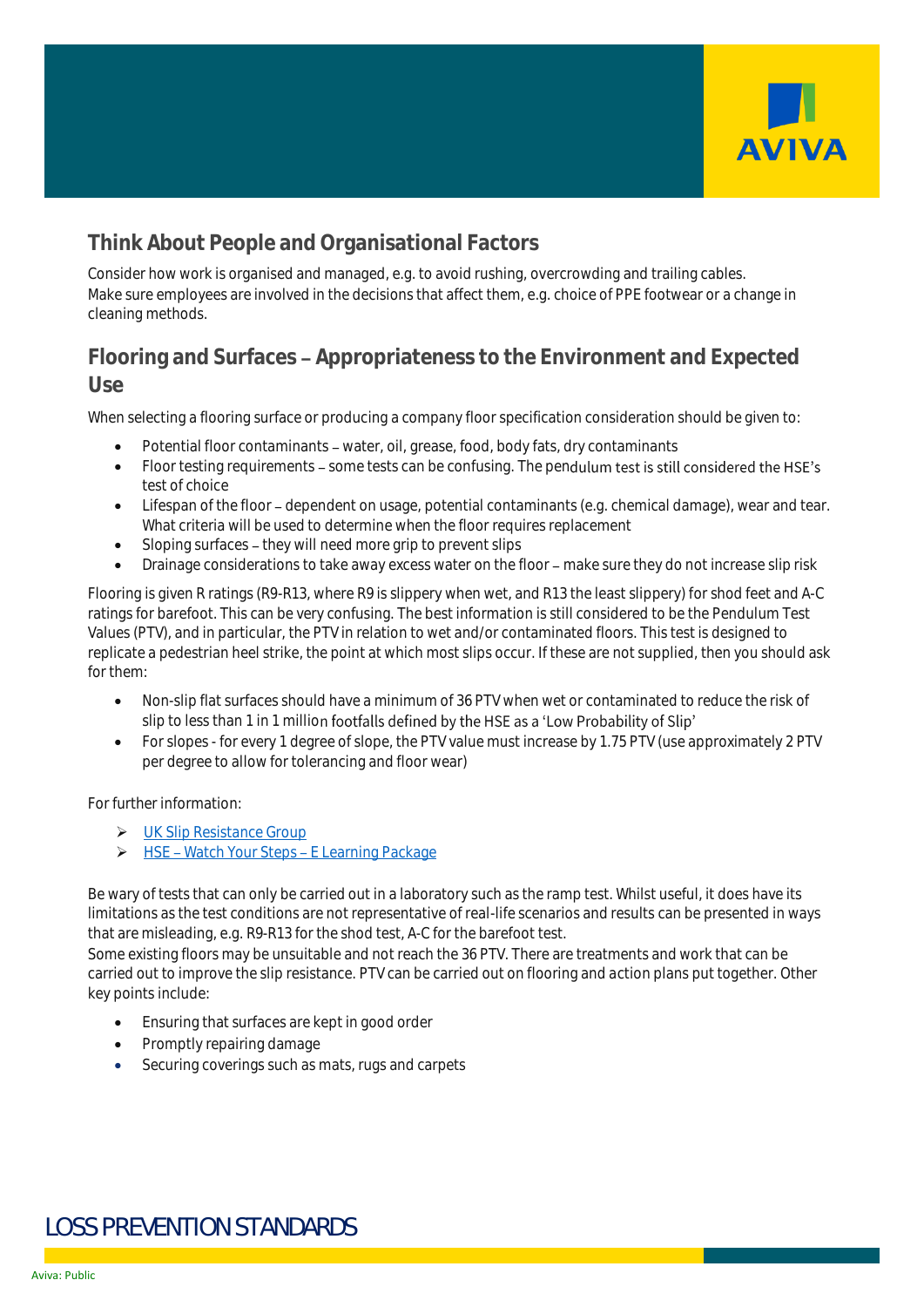

# **Housekeeping**

Good housekeeping is the most important method of preventing slips, trips and falls. Examples of good housekeeping include:

- Cleaning all spills immediately
- Marking spills and wet areas with appropriate signage
- Mopping spillages or sweeping debris from floors
- Removing obstacles from walkways and always keeping them free of clutter
- Covering cables that cross walkways
- Keeping walkways well lit
- Promptly replacing broken/defective light bulbs and faulty switches

Without good housekeeping practices, any other preventive measures such as installation of sophisticated flooring, specialty footwear or even training on techniques of walking and safe falling will never be fully effective.

## **Records**

The keeping of records, of the specification of flooring, the risk assessment, flooring inspections and maintenance, and perhaps most importantly of cleaning procedures may prove decisive in defending compensation claims.

# **Key Action Steps**

If you have a responsibility for premises:

- **New Surfaces**: ensure that new flooring surfaces are free from tripping and slipping hazards
- **Housekeeping**: implement a housekeeping programme
- **Entrances**: check that flooring beyond matting is not getting wet on rainy days and that mats are big enough and positioned correctly
- **Inspections**: conduct routine inspections to ensure surfaces are free from hazards
- **Maintenance**: ensure that routine maintenance is carried out to remedy defects
- **Spills**: ensure that spills are identified/reported and cleaned up immediately

## **Case Studies**

There is a wealth of case law, both civil and criminal, relating to trip claims, the following are representative examples. The HSE website contains many case studies illustrating both good and bad practice:

- Harvey vs. Woolworths (2004): customer slipped on wet floor when entering the store. Defendant retailer able to demonstrate effective system of cleaning, use of warning signs and absorbent mats
- Carpet retailer: found to have poor floor coverings during routine safety inspection. Fined £8,000 for this and other offences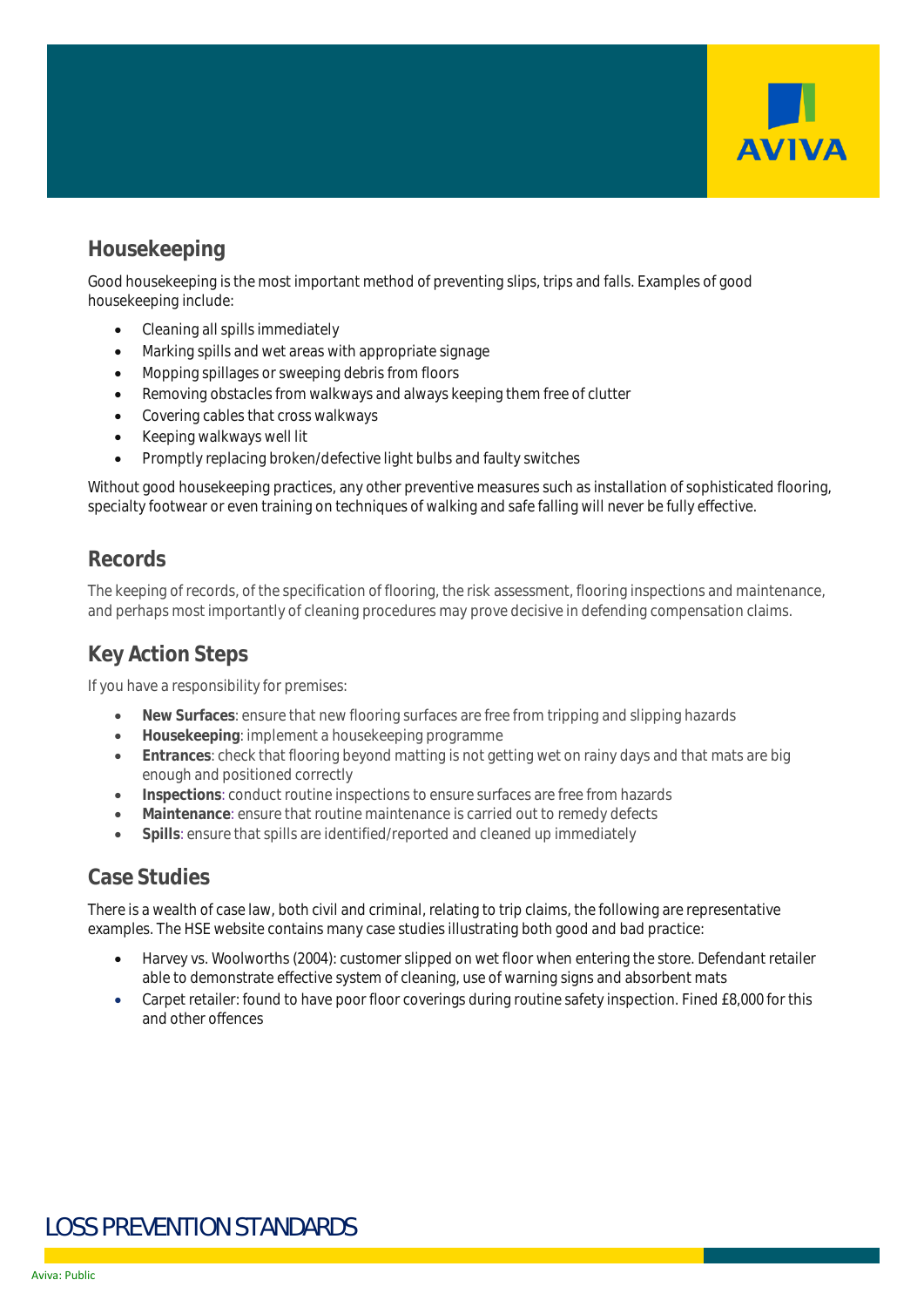

# **Checklist**

A generic Slips Prevention Checklist is presented in Appendix 1 which can be tailored to your own organisation.

# **Specialist Partner Solutions**

Aviva Risk Management Solutions can offer access to a wide range of risk management products and services via our network of Specialist Partners who are reputable companies offering agreed discounted rates for Aviva customers.

For more information please visit:

Aviva Risk Management Solutions - Specialist Partners

## **Sources and Useful Links**

- HSE Assessing the Slip Resistance of Flooring A Technical Information Sheet
- $\bullet$  HSE Preventing Slips and Trips at Work INDG225

The above two publications are available at the HSE website, [click here](https://www.hse.gov.uk/slips/)

# **Additional Information**

For more information on this subject refer to the Aviva Risk Management Solutions Guid[e Slips, Trips and Falls](https://connect.avivab2b.co.uk/documents/view/slips_trips_falls_guide.pdf)

Relevant Loss Prevention Standards include:

- [Top Tips for Trips](https://www.aviva.co.uk/risksolutions/knowledgestore/answer/4854/)
- [Snow and Ice Clearance](https://connect.avivab2b.co.uk/documents/view/aviva_snow_and_ice_clearance_lps.pdf)

To find out more, please visit [Aviva Risk Management Solutions](https://www.aviva.co.uk/risksolutions/) or speak to one of our advisors.

# **Email us at [riskadvice@aviva.com](mailto:riskadvice@aviva.com) or call 0345 366 6666.\***

\*Calls may be recorded and/or monitored for our joint protection.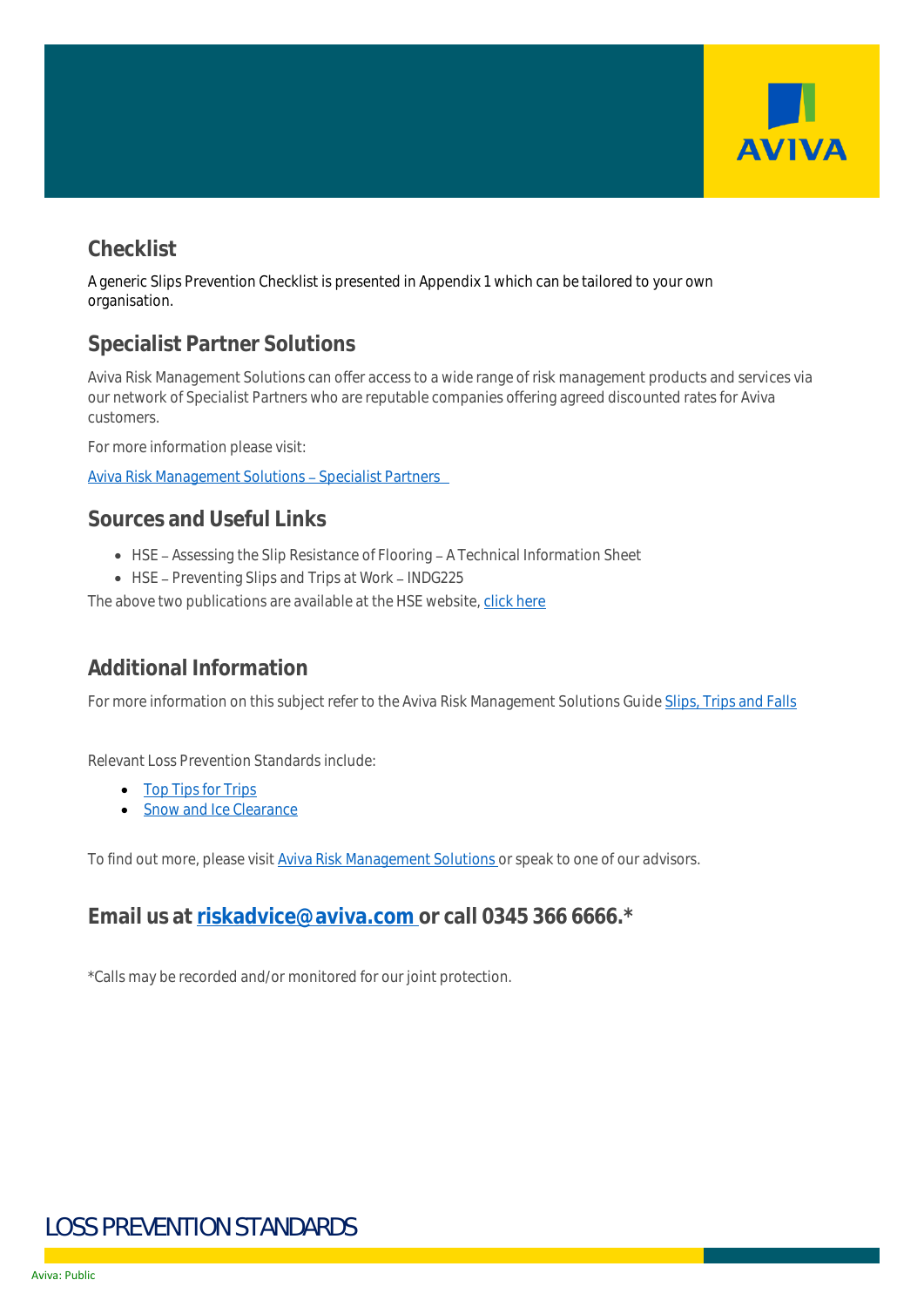# **Appendix 1 - Slips Prevention Checklist**



| Location                          |  |
|-----------------------------------|--|
| Date                              |  |
| Completed by (name and signature) |  |

|    | External                                                                                                                                             | Y/N | Comments |
|----|------------------------------------------------------------------------------------------------------------------------------------------------------|-----|----------|
| 1. | Is there enough lighting around the workplace for employees and<br>visitors to be able to see and avoid slip hazards that might be on<br>the ground? |     |          |
| 2. | Are regular, documented inspections undertaken to identify<br>potential hazards, ensuring that any remedial work identified is<br>implemented?       |     |          |
| 3. | Are materials used for external paved areas slip-resistant when<br>wet, adequately cleaned and maintained, to ensure they remain<br>that way?        |     |          |
| 4. | Do you discourage individuals from taking shortcuts over grass or<br>dirt which are likely to become slippery when wet?                              |     |          |
| 5. | Have you considered fitting canopies over building entrances to<br>reduce the amount of water walked-into the building?                              |     |          |
| 6. | If a canopy isn't a possibility, have you considered installing<br>absorbent mats, which are securely fixed, to keep floors clean and<br>dry?        |     |          |
| 7. | Is entrance flooring non-slip and is a cleaning regime in place to<br>keep it that way?                                                              |     |          |
| 8. | Do you have a procedure for keeping up to date with the weather<br>forecast, and are you able to respond to the forecast?                            |     |          |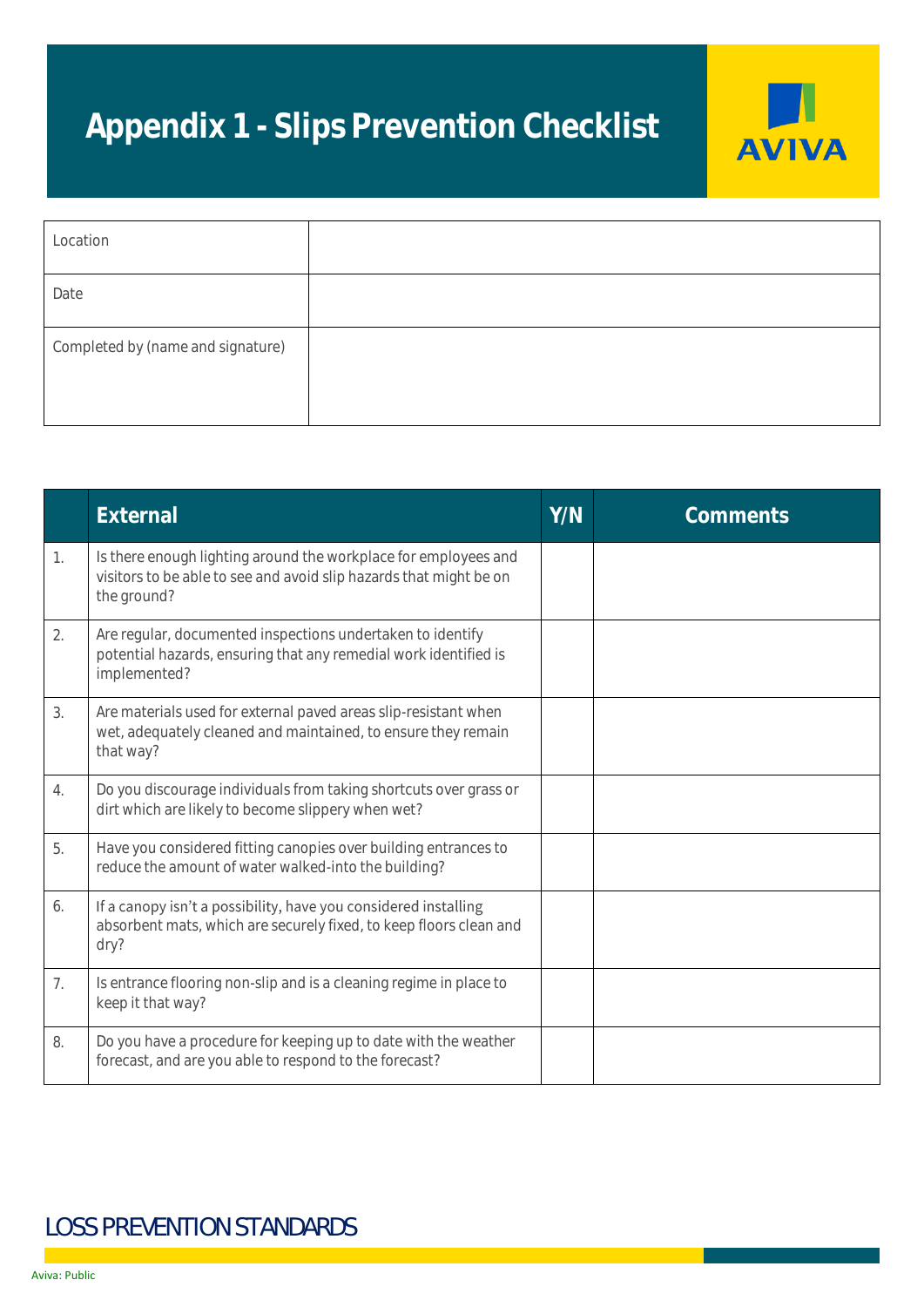

|     | External Contd.                                                                                                    | Y/N | Comments |
|-----|--------------------------------------------------------------------------------------------------------------------|-----|----------|
|     | Do you have procedures to prevent any icy surfaces forming, or<br>keeping pedestrians away from slippery surfaces? |     |          |
| 10. | Do you use salt and grit to remove snow and ice on paths and<br>carparks?                                          |     |          |

|     | Internal                                                                                                                                       | Y/N | Comments |
|-----|------------------------------------------------------------------------------------------------------------------------------------------------|-----|----------|
| 11. | Are regular, documented inspections undertaken to identify<br>potential hazards, ensuring that any remedial work identified is<br>implemented? |     |          |
| 12. | Are there any areas with variations in floor level (e.g. slopes, small<br>steps), or changes from one floor material to another?               |     |          |
| 13. | Are all floor surfaces in good condition and kept clean and dry?                                                                               |     |          |
| 14. | Is slip resistant footwear worn where risk assessments identify a<br>need?                                                                     |     |          |
| 15. | Are there any slip hazards around workstations, e.g. floor<br>contaminants?                                                                    |     |          |
| 16. | Are documented cleaning schedules in place to ensure surfaces are<br>kept clean and dry?                                                       |     |          |
| 17. | Are there procedures to immediately clean up any spillages?                                                                                    |     |          |